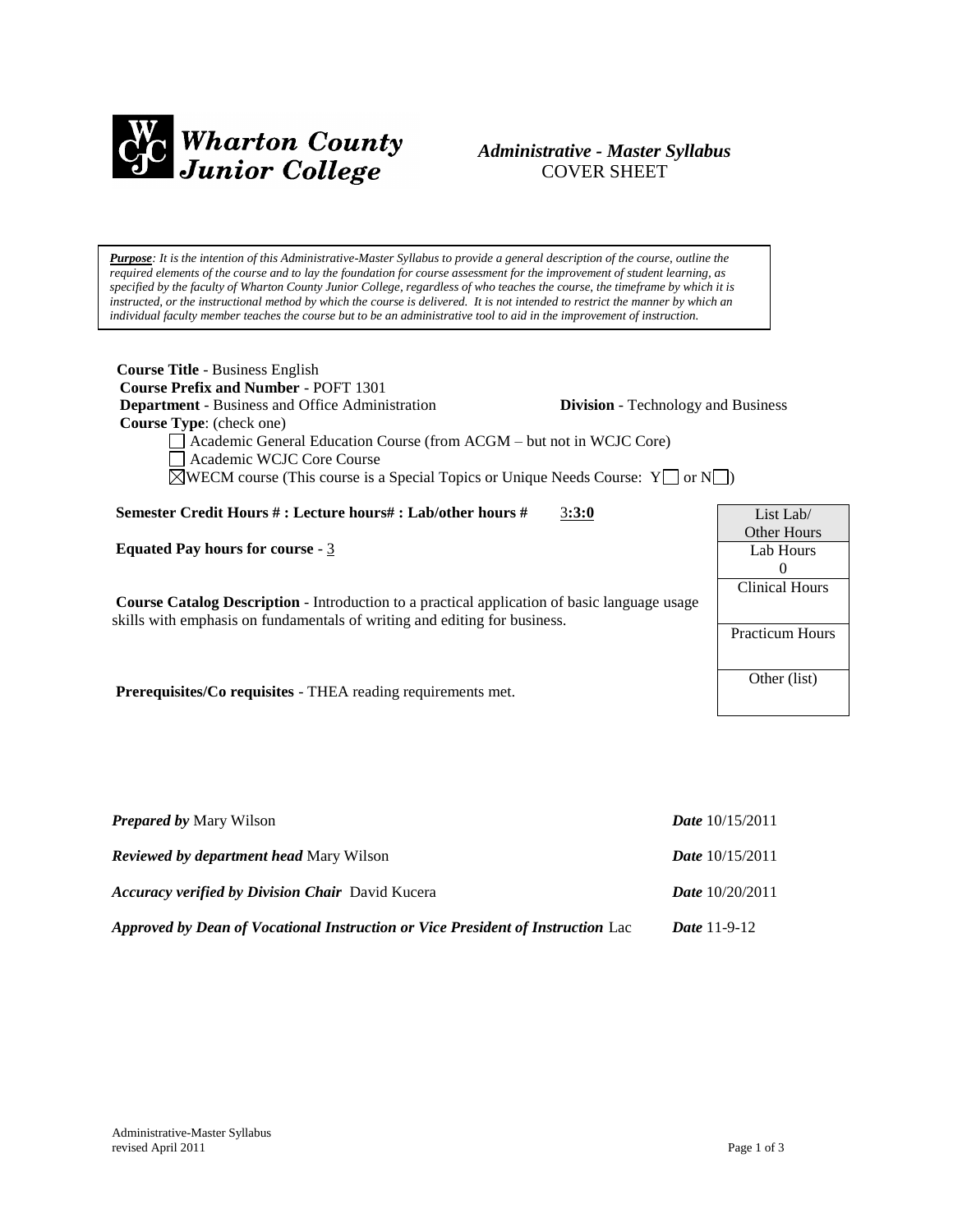

**I. Topical Outline** – Each offering of this course must include the following topics (be sure to include information regarding lab, practicum, clinical or other non-lecture instruction):

*Upon successful completion of this course:* 

- 1. The student will be able to write correct sentences which convey the meaning that he/she intends.
- 2. The student can punctuate sentences to enhance the meaning and to give the emphasis intended.

3. The student can correctly spell a basic business vocabulary.

4. The student can correct grammar, spelling, punctuation, capitalization, hyphenation, numbers, abbreviations, and word choice errors in written materials.

### **II. Course Learning Outcomes**

| <b>Course Learning Outcome</b>                  | <b>Method of Assessment</b>                       |
|-------------------------------------------------|---------------------------------------------------|
| The student will demonstrate basic language     | At least 90% of students will correctly answer at |
| usage skills by writing effective sentences and | least 70% of the questions on a comprehensive     |
| paragraphs for business documents.              | written exam.                                     |

**III. Required Text(s), Optional Text(s) and/or Materials to be Supplied by Student.**

Required Text: Most recent edition of *Business English*, Mary Ellen Guffey, Cengage.

Students need #2 pencils and Scantrons for completing tests.

### **IV. Suggested Course Maximum** - 35

**V. List any specific spatial or physical requirements beyond a typical classroom required to teach the course**.

None